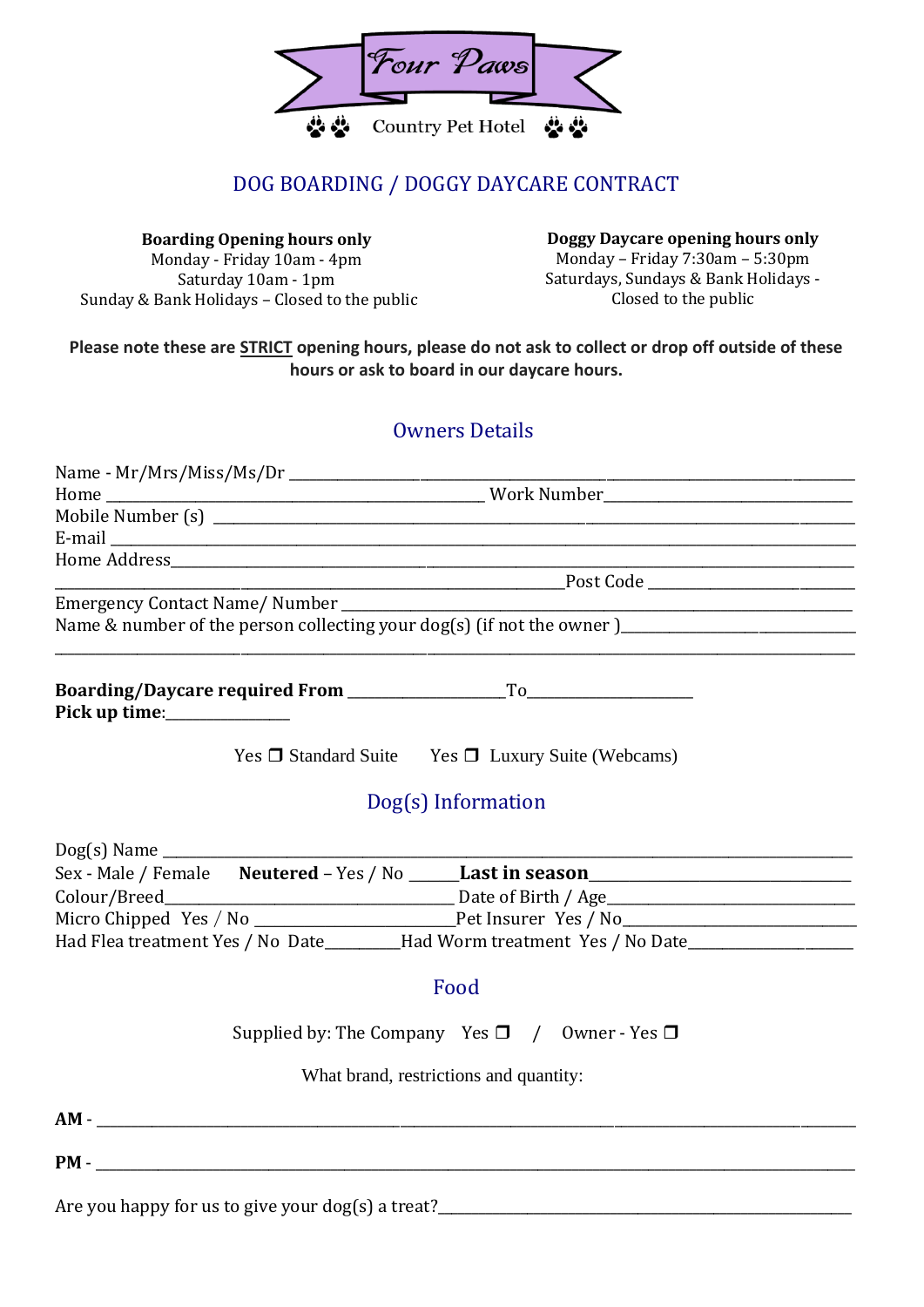### Items Brought in – Fill in full description

Medication - Yes (**See med form**) NO Lead/Harness - Yes / No\_\_\_\_\_\_\_\_\_\_\_\_\_\_\_\_\_\_\_\_\_\_\_\_\_\_\_\_\_\_\_\_\_\_\_\_ Toys - Yes / No\_\_\_\_\_\_\_\_\_\_\_\_\_\_\_\_\_\_\_\_\_\_\_\_\_\_\_\_\_\_ Home Comforts – Yes / No\_\_\_\_\_\_\_\_\_\_\_\_\_\_\_\_\_\_\_\_\_\_\_\_\_\_\_\_\_\_\_\_\_\_\_\_ Other  $\Box$ 

### Grooming – Additional paid services

Basic Wash & dry (Does **not** include full brush) Yes / No De-moult treatment Yes / No Brush out (Does **not** include washing) (Daily / Weekly / Monthly) Nail Clipping Yes / No Full Groom (hair clipping) Yes / No - Full description\_\_\_\_\_\_\_\_\_\_\_\_\_\_\_\_\_\_\_\_\_\_\_\_\_\_ \_\_\_\_\_\_\_\_\_\_\_\_\_\_\_\_\_\_\_\_\_\_\_\_\_\_\_\_\_\_\_\_\_\_\_\_\_\_\_\_\_\_\_\_\_\_\_\_\_\_\_\_\_\_\_\_\_\_\_\_\_\_\_\_\_\_\_\_\_\_\_\_\_\_\_\_\_\_\_\_\_\_\_\_\_\_\_\_\_\_\_\_\_\_\_\_\_\_\_\_\_\_\_\_\_\_\_\_\_\_\_\_\_\_\_\_

## Vet Notification Form

Dear (*Registered veterinary Practice*)\_\_\_\_\_\_\_\_\_\_\_\_\_\_\_\_\_\_\_\_\_\_\_\_\_\_\_\_\_\_\_\_\_\_\_\_\_\_\_\_Parish\_\_\_\_\_\_\_\_\_\_\_\_

This is to inform you that I have engaged the services of Four Paws Country Pet Hotel to care for my dog(s) during my absence

Dog(s) Name\_\_\_\_\_\_\_\_\_\_\_\_\_\_\_\_\_\_\_\_\_\_\_\_\_\_\_\_\_\_\_\_\_\_\_\_\_\_\_\_\_\_\_\_\_\_\_\_\_\_\_\_\_\_\_\_\_\_\_\_\_\_\_\_\_\_\_\_\_\_\_\_\_\_\_\_\_\_\_\_\_\_\_\_\_\_\_

Should my dog(s) require medical attention while in the care of Four paws Country pet Hotel, I authorise you to extend treatment. I, the owner will be responsible for the payment of the veterinary services.

Should Four Paws Country Pet Hotel require any information or supplies from my veterinary practice regarding my pet(s) i.e. vaccinations, medical history, medication, food and so on, I give full permission for such information to be shared with Four Paws Country Pet Hotel, and agree to pay for any items needed OR that the practice may advise/recommend.

This signature of consent shall apply indefinitely from time to time should we engage the services of Four Paws Country Pet Hotel again in the future.

Yours sincerely Signed\_\_\_\_\_\_\_\_\_\_\_\_\_\_\_\_\_\_\_\_\_\_\_\_\_\_\_\_\_\_\_\_\_\_\_\_\_\_\_\_\_\_\_\_\_\_\_\_\_\_\_\_\_\_\_\_\_\_\_\_\_\_\_\_\_\_\_\_\_\_\_\_\_\_\_\_\_\_\_\_\_\_\_\_\_\_\_\_\_\_\_\_\_ Pet Owner Print Name  $\text{Date}$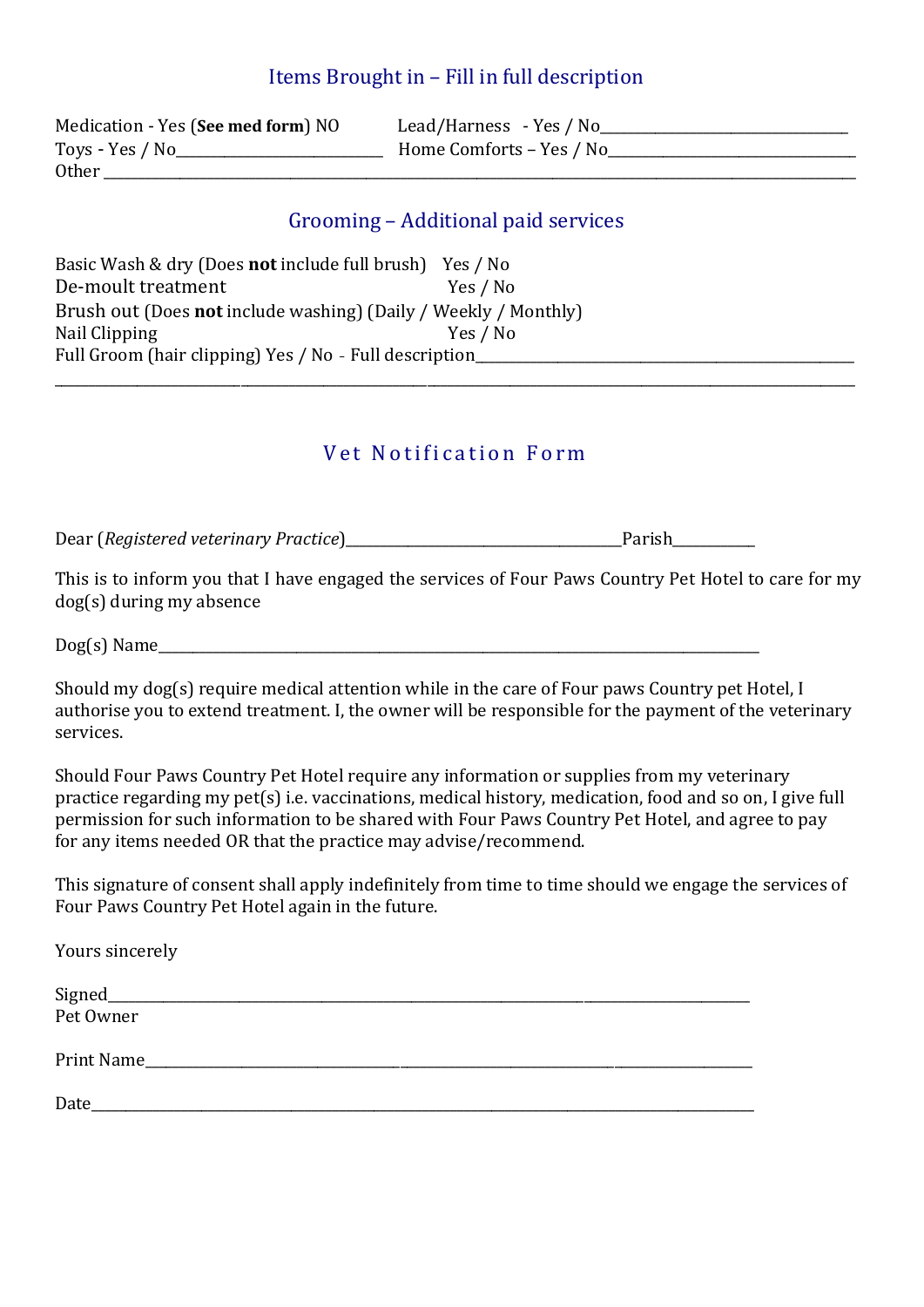### TERMS & CONDITIONS

### Four Paws Country Pet Hotel and the Client

Mr/Mrs/Miss/Ms/Dr\_\_\_\_\_\_\_\_\_\_\_\_\_\_\_\_\_\_\_\_\_\_\_\_\_\_\_\_\_\_\_\_\_\_\_\_\_\_\_\_\_\_\_\_\_\_\_\_\_\_\_\_\_\_\_\_\_\_\_\_\_\_\_herein agrees as follows:

**The initial term of this contract shall be from the date of first visit**\_\_\_\_\_\_\_\_\_\_\_\_\_\_\_\_\_\_\_ **through to the final visit.**

#### **The terms shall apply indefinitely from time to time should we engage the services of Four Paws Country Pet Hotel again in the future.**

Four Paws Country Pet Hotel is fully authorised by signature below to seek and obtain veterinary care with release from all liabilities related to transportation, treatment, and expense.

Although every reasonable care will be taken at all times, due to the unpredictability of animals, Four Paws Country Pet Hotel will not be held liable by the client for the death or injury of pets or animals.

Four Paws Country Pet Hotel agrees to provide the services specified in this contract. In consideration of these services and as an express condition thereof the Client expressly waives and relinquishes any and all claims against said Four Paws Country Pet Hotel including accidental damage to property and pets.

The Client agrees to pay the full amount of the stay at the time of delivery to the kennels. The client also agrees to pay any additional costs upon collection of the animal. The Client confirms that all pets are fully vaccinated. Should a Four Paws Country Pet Hotel authorised carer be bitten or otherwise exposed to any disease or ailment received from the Client's pet the Client shall be responsible for payment of all costs incurred by the carer on demand.

Four Paws Country Pet Hotel reserves the right to terminate this contract at any time before or during its term if Four Paws Country Pet Hotel, in its sole discretion, determines that the Client's pet(s) poses a danger to the health or safety of Four Paws Country Pet Hotel authorised sitter. If concerns prohibit Four Paws Country Pet Hotel from caring for pet(s), the Client authorises pet(s) to be placed into the care of the Welfare organisation, with all charges there from payable by the Client on demand.

The Client authorises this signed contract to be valid approval for future services of any purpose provided by this contract permitting Four Paws Country Pet Hotel to accept telephone reservations for service without additional signed contracts or written authorisation.

Four Paws Country Pet Hotel reserve the right to charge additional fees for public holidays.

| Client Signature_ |  |
|-------------------|--|
| Print Name        |  |
| Date              |  |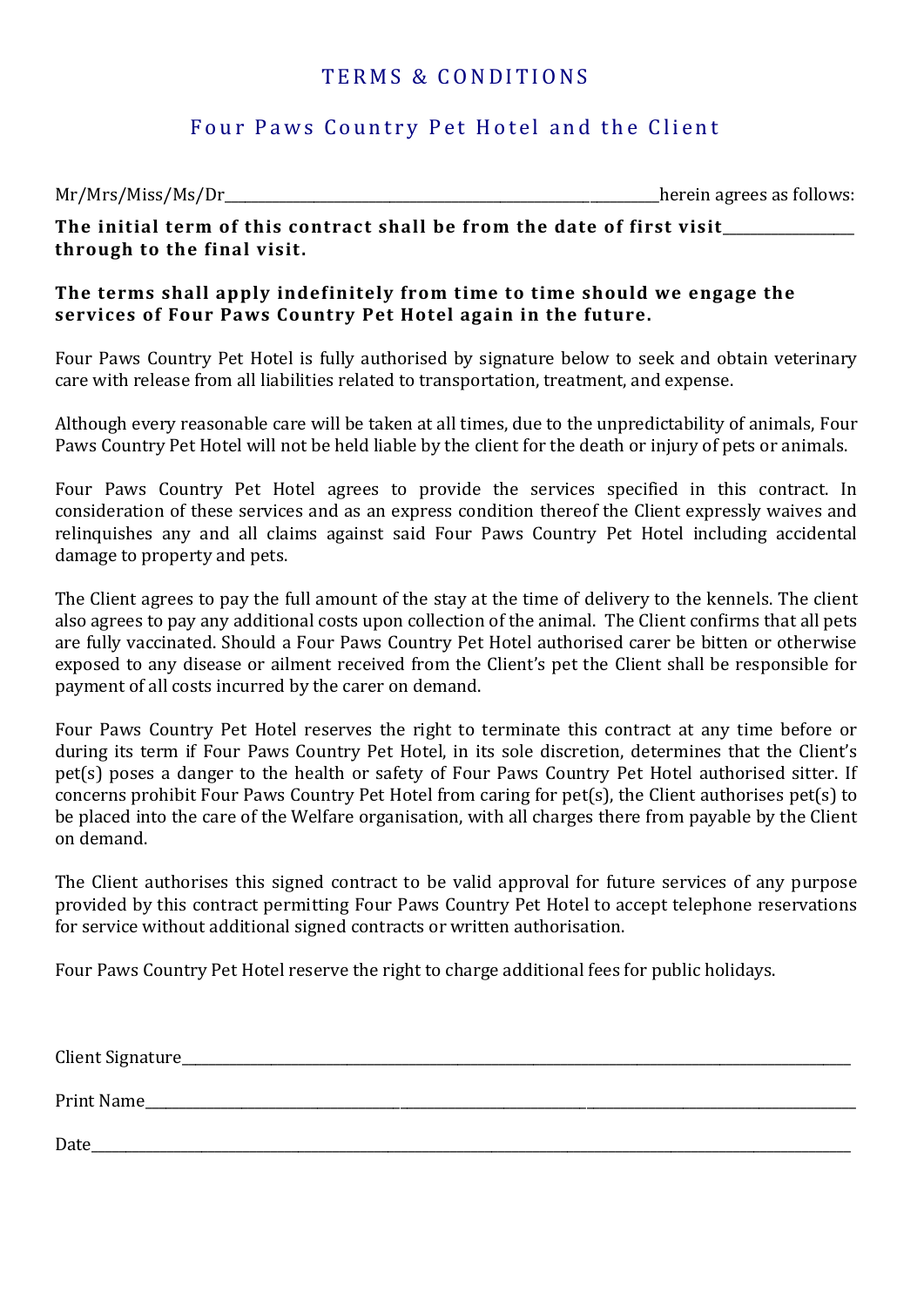### Questions – Please answer yes or no and give full description

#### Please be **honest** for the safety of your pet(s), others peoples pet(s) & staff.

 $\_$  , and the set of the set of the set of the set of the set of the set of the set of the set of the set of the set of the set of the set of the set of the set of the set of the set of the set of the set of the set of th

**\_\_\_\_\_\_\_\_\_\_\_\_\_\_\_\_\_\_\_\_\_\_\_\_\_\_\_\_\_\_\_\_\_\_\_\_\_\_\_\_\_\_\_\_\_\_\_\_\_\_\_\_\_\_\_\_\_\_\_\_\_\_\_\_\_\_\_\_\_\_\_\_\_\_\_\_\_\_\_\_\_\_\_\_\_**

**\_\_\_\_\_\_\_\_\_\_\_\_\_\_\_\_\_\_\_\_\_\_\_\_\_\_\_\_\_\_\_\_\_\_\_\_\_\_\_\_\_\_\_\_\_\_\_\_\_\_\_\_\_\_\_\_\_\_\_\_\_\_\_\_\_\_\_\_\_\_\_\_\_\_\_\_\_\_\_\_\_\_\_\_\_\_**

**\_\_\_\_\_\_\_\_\_\_\_\_\_\_\_\_\_\_\_\_\_\_\_\_\_\_\_\_\_\_\_\_\_\_\_\_\_\_\_\_\_\_\_\_\_\_\_\_\_\_\_\_\_\_\_\_\_\_\_\_\_\_\_\_\_\_\_\_\_\_\_\_\_\_\_\_\_\_\_\_\_\_\_\_\_\_**

**\_\_\_\_\_\_\_\_\_\_\_\_\_\_\_\_\_\_\_\_\_\_\_\_\_\_\_\_\_\_\_\_\_\_\_\_\_\_\_\_\_\_\_\_\_\_\_\_\_\_\_\_\_\_\_\_\_\_\_\_\_\_\_\_\_\_\_\_\_\_\_\_\_\_\_\_\_\_\_\_\_\_\_\_\_\_**

**\_\_\_\_\_\_\_\_\_\_\_\_\_\_\_\_\_\_\_\_\_\_\_\_\_\_\_\_\_\_\_\_\_\_\_\_\_\_\_\_\_\_\_\_\_\_\_\_\_\_\_\_\_\_\_\_\_\_\_\_\_\_\_\_\_\_\_\_\_\_\_\_\_\_\_\_\_\_\_\_\_\_\_\_\_\_**

\_\_\_\_\_\_\_\_\_\_\_\_\_\_\_\_\_\_\_\_\_\_\_\_\_\_\_\_\_\_\_\_\_\_\_\_\_\_\_\_\_\_\_\_\_\_\_\_\_\_\_\_\_\_\_\_\_\_\_\_\_\_\_\_\_\_\_\_\_\_\_\_\_\_\_\_\_\_\_\_\_\_\_\_\_\_\_\_\_\_\_\_\_\_\_\_\_\_\_\_\_\_\_\_\_\_\_\_\_\_\_\_\_\_\_\_

\_\_\_\_\_\_\_\_\_\_\_\_\_\_\_\_\_\_\_\_\_\_\_\_\_\_\_\_\_\_\_\_\_\_\_\_\_\_\_\_\_\_\_\_\_\_\_\_\_\_\_\_\_\_\_\_\_\_\_\_\_\_\_\_\_\_\_\_\_\_\_\_\_\_\_\_\_\_\_\_\_\_\_\_\_\_\_\_\_\_\_\_\_\_\_\_\_\_\_\_\_\_\_\_\_\_\_\_\_\_\_\_\_\_\_\_

\_\_\_\_\_\_\_\_\_\_\_\_\_\_\_\_\_\_\_\_\_\_\_\_\_\_\_\_\_\_\_\_\_\_\_\_\_\_\_\_\_\_\_\_\_\_\_\_\_\_\_\_\_\_\_\_\_\_\_\_\_\_\_\_\_\_\_\_\_\_\_\_\_\_\_\_\_\_\_\_\_\_\_\_\_\_\_\_\_\_\_\_\_\_\_\_\_\_\_\_\_\_\_\_\_\_\_\_\_\_\_\_\_\_\_\_

\_\_\_\_\_\_\_\_\_\_\_\_\_\_\_\_\_\_\_\_\_\_\_\_\_\_\_\_\_\_\_\_\_\_\_\_\_\_\_\_\_\_\_\_\_\_\_\_\_\_\_\_\_\_\_\_\_\_\_\_\_\_\_\_\_\_\_\_\_\_\_\_\_\_\_\_\_\_\_\_\_\_\_\_\_\_\_\_\_\_\_\_\_\_\_\_\_\_\_\_\_\_\_\_\_\_\_\_\_\_\_\_\_\_\_\_

\_\_\_\_\_\_\_\_\_\_\_\_\_\_\_\_\_\_\_\_\_\_\_\_\_\_\_\_\_\_\_\_\_\_\_\_\_\_\_\_\_\_\_\_\_\_\_\_\_\_\_\_\_\_\_\_\_\_\_\_\_\_\_\_\_\_\_\_\_\_\_\_\_\_\_\_\_\_\_\_\_\_\_\_\_\_\_\_\_\_\_\_\_\_\_\_\_\_\_\_\_\_\_\_\_\_\_\_\_\_\_\_\_\_\_\_

\_\_\_\_\_\_\_\_\_\_\_\_\_\_\_\_\_\_\_\_\_\_\_\_\_\_\_\_\_\_\_\_\_\_\_\_\_\_\_\_\_\_\_\_\_\_\_\_\_\_\_\_\_\_\_\_\_\_\_\_\_\_\_\_\_\_\_\_\_\_\_\_\_\_\_\_\_\_\_\_\_\_\_\_\_\_\_\_\_\_\_\_\_\_\_\_\_\_\_\_\_\_\_\_\_\_\_\_\_\_\_\_\_\_\_\_

Are you aware of any reason why we should approach your dog(s) with caution?

Has your dog(s) ever bitten anyone?

Has your dog(s) ever been refused entry to a kennel establishment/Home boarder?

Has your dog(s) ever bitten, attacked or killed another dog or animal?

How does your dog(s) behave around other dogs / cats?

Are you happy for us to mix your dog(s) with other dogs the same size/sex?

What are your dog(s) fears or phobias?

Does your dog(s) have any allergies?

What commands does your dog(s) know?

Explain your dog(s) character/behaviour traits:

Has your dog(s) visited the vet or required medical treatment in the past 5 years? (Example ears, eyes, teeth, anal glands, skin problems, cuts & infections etc)

**Please give full details** \_\_\_\_\_\_\_\_\_\_\_\_\_\_\_\_\_\_\_\_\_\_\_\_\_\_\_\_\_\_\_\_\_\_\_\_\_\_\_\_\_\_\_\_\_\_\_\_\_\_\_\_\_\_\_\_\_\_\_\_\_\_\_\_\_\_\_\_\_\_\_\_\_\_\_\_\_\_\_\_\_\_\_\_\_\_\_\_

Anything else we should know?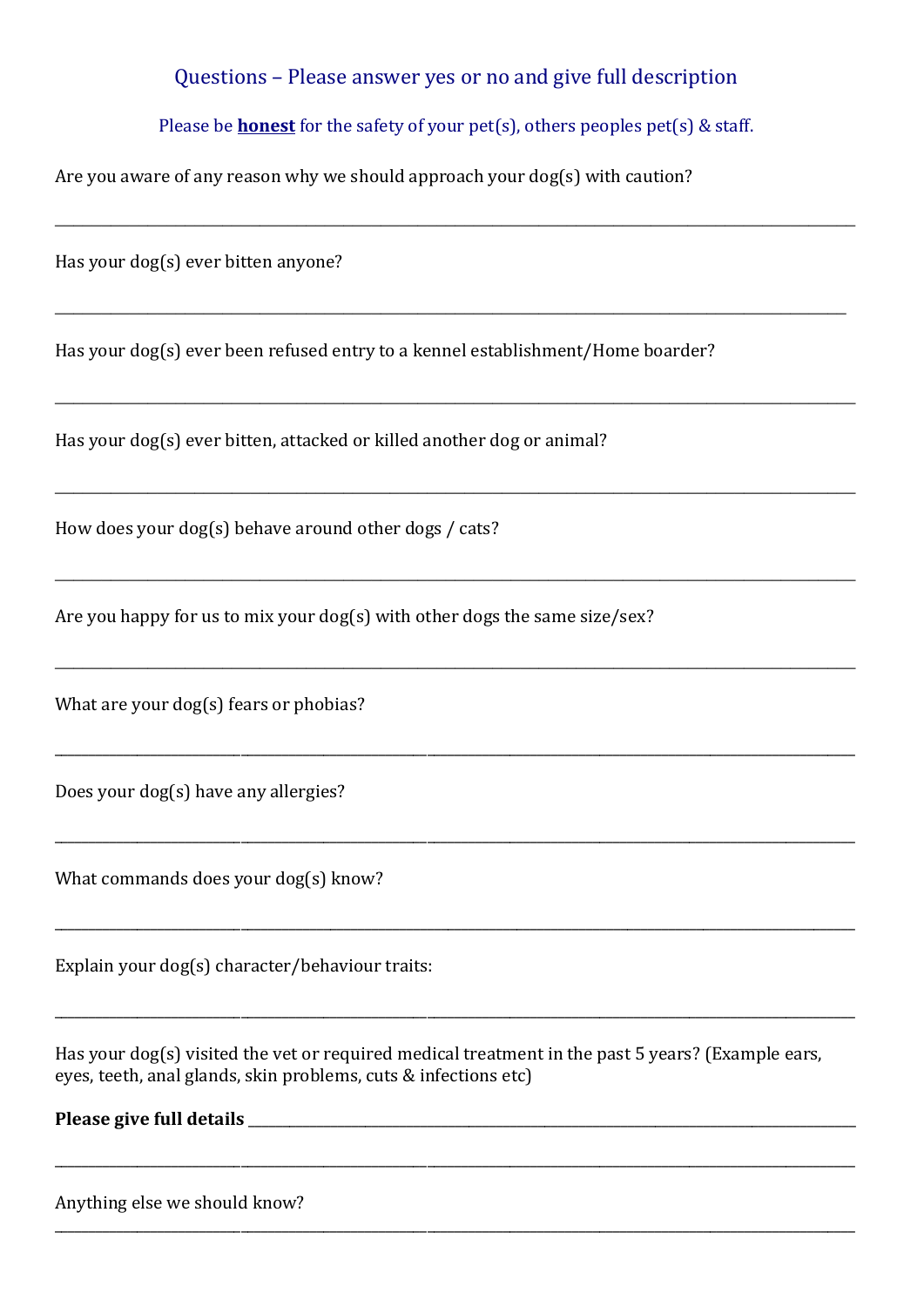# **Data Protection Notice and Permission to hold contact details for all clients of 24-7 Petcare Limited trading as Four Paws Country Pet Hotel & Designer Dogs as filed with the General Data Protection Register**

To comply with the current legislation on data protection we must tell you what personal data we hold about you, why we hold it and have your permission to retain it. We store data about clients to ensure we can contact them by mail, telephone or email:

- In an emergency
- About booking reminders
- Online booking
- Any special offers
- Newsletter

You can opt-out of any marketing contacts if you wish by not ticking the appropriate box on the form below. Any data we hold will not be provided to any other person or business except as required by law.

- You may request to see all the personal data we hold on you (we are allowed 30 days to provide it);
- We only keep your data for the reasons outlined above
- We destroy your data if we have had no contact with you for 5 years;
- For the smooth and efficient running of 24-7 Petcare Limited trading as Four Paws Country Pet Hotel & Designer Dogs we need to keep record of
- Your name
- Your address
- Your landline, work and mobile telephone numbers
- Your email address
- Contact details of another responsible person in case of an emergency
- The details of your pet(s)
- The name and telephone number of your veterinary surgeon

For us to be able to hold these records we need your permission so please complete this form and hand it to a member of staff.

Your full name: \_\_\_\_\_\_\_\_\_\_\_\_\_\_\_\_\_\_\_\_\_\_\_\_\_\_\_\_\_\_\_\_\_\_\_\_\_\_\_\_\_\_\_\_\_\_\_\_\_\_\_\_\_\_\_\_

Your email address:

I agree that 24-7 Petcare Limited trading as Four Paws Country Pet Hotel & Designer Dogs may contact me, my veterinary surgeon or my named emergency contact as necessary:

**In an emergency**

#### **To remind me of appointments/bookings/updates**

To send a newsletter\* ❑

About offers and services which may be of interest to me\* ❑

\*I understand I can opt out of further marketing contact at any time on request.

Signature \_\_\_\_\_\_\_\_\_\_\_\_\_\_\_\_\_\_\_\_\_\_\_\_\_\_\_\_\_\_\_\_\_\_\_\_\_\_\_\_\_\_\_\_\_\_\_\_\_

Date \_\_\_\_\_\_\_\_\_\_\_\_\_\_\_\_\_\_\_\_\_\_\_\_\_\_\_\_\_\_\_\_\_\_\_\_\_\_\_\_\_\_\_\_\_\_\_\_\_\_\_\_\_

Registered address: 24-7 Petcare Limited, Rue Des Long Camps, St Saviours Guernsey, GY7 9YN Company Registered Number: 36951